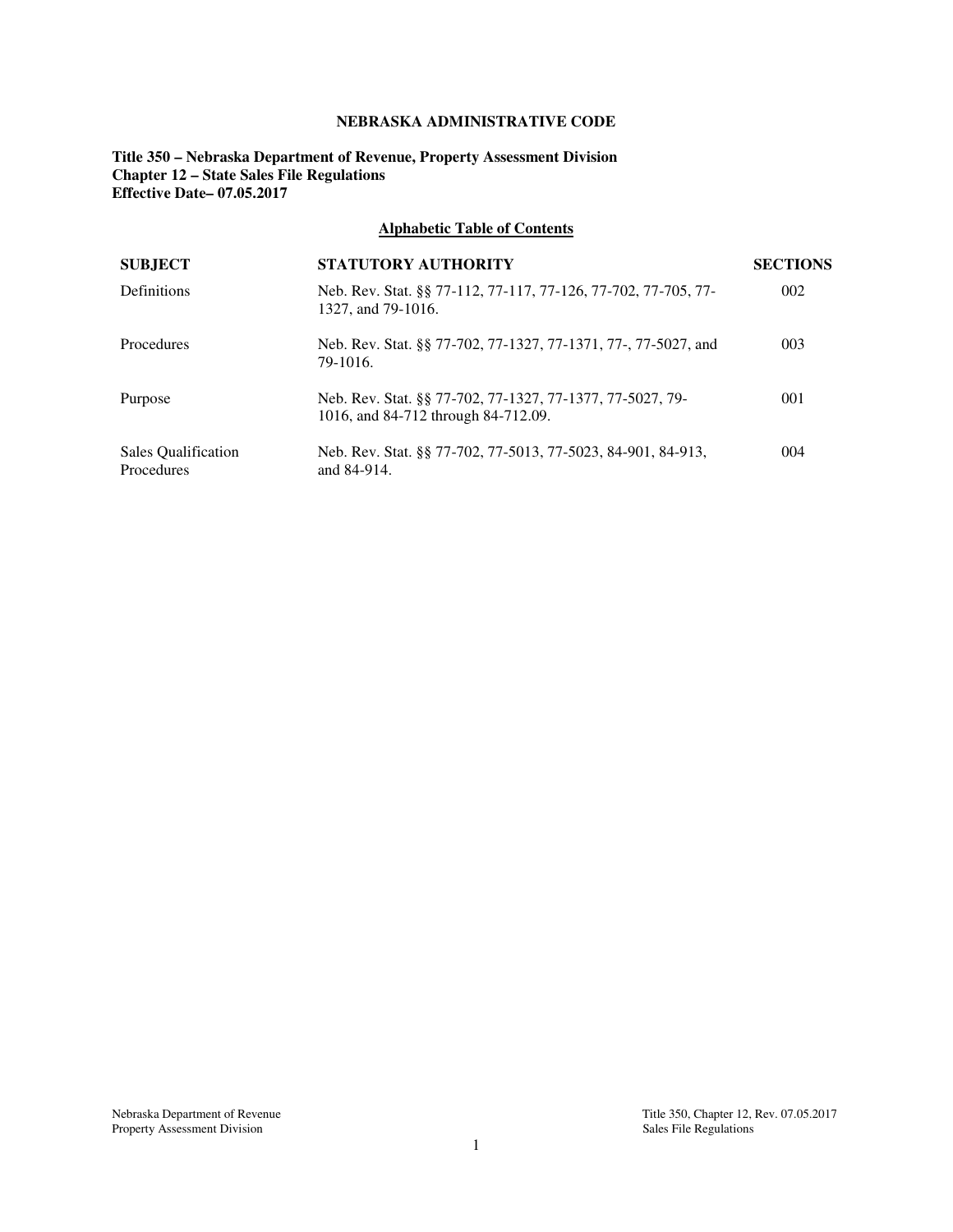# **Numeric Table of Contents**

| <b>SUBJECT</b>                    | <b>STATUTORY AUTHORITY</b>                                                                       | <b>SECTIONS</b> |
|-----------------------------------|--------------------------------------------------------------------------------------------------|-----------------|
| Purpose                           | Neb. Rev. Stat. §§ 77-702, 77-1327, 77-1377, 77-5027, 79-<br>1016, and 84-712 through 84-712.09. | 001             |
| Definitions                       | Neb. Rev. Stat. §§ 77-112, 77-117, 77-126, 77-702, 77-705, 77-<br>1327, and 79-1016.             | 002             |
| Procedures                        | Neb. Rev. Stat. §§ 77-702, 77-1327, 77-1371, 77-1377, 77-<br>5027, and 79-1016.                  | 003             |
| Sales Qualification<br>Procedures | Neb. Rev. Stat. §§ 77-702, 77-5013, 77-5023, 84-901, 84-913,<br>and 84-914.                      | 004             |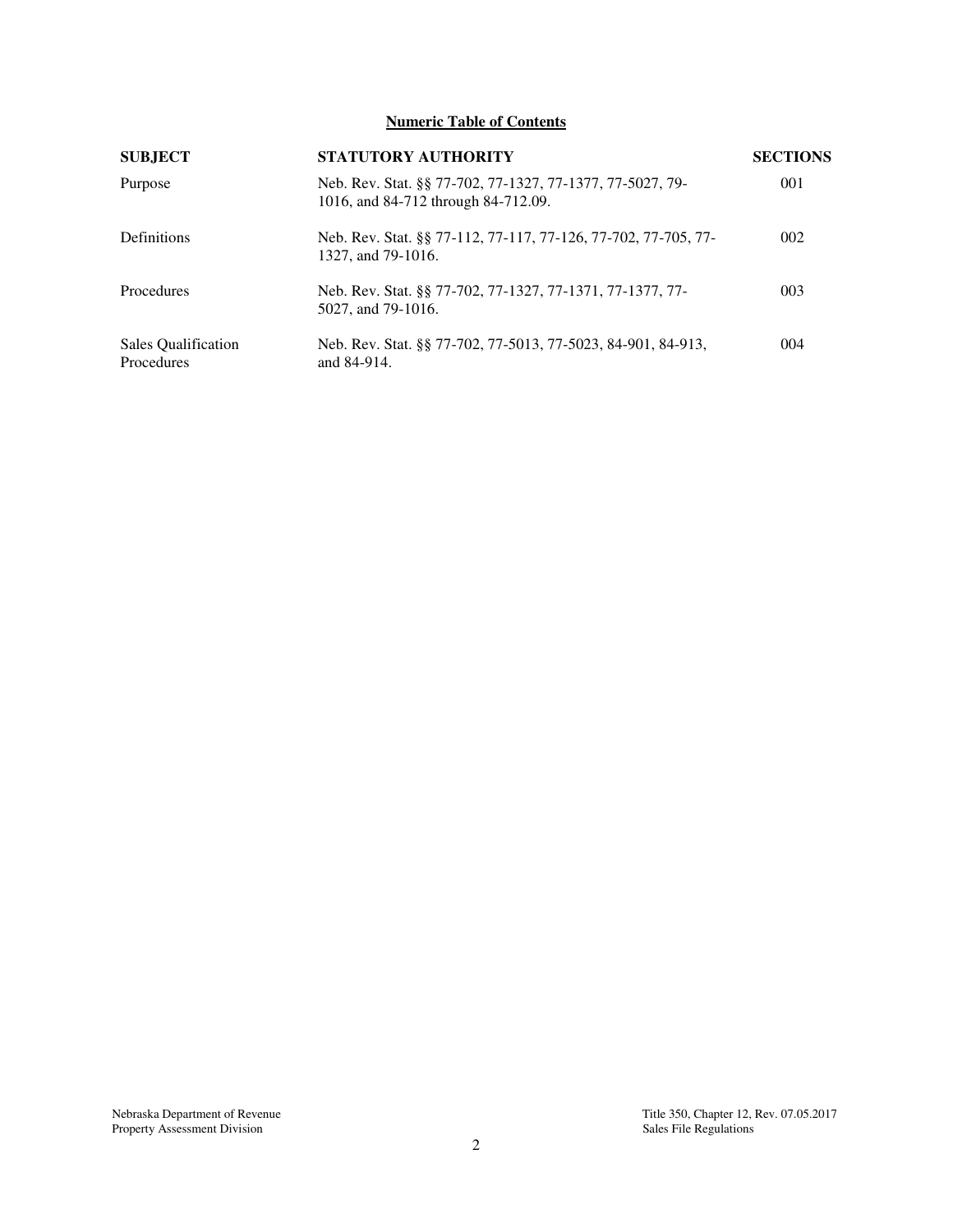## **Title 350 – Nebraska Department of Revenue, Property Assessment Division Chapter 12 – State Sales File Regulations**

#### REG-12-001 PURPOSE

001.01 The purpose of these regulations is to define terms and establish procedures for the state sales file. The state sales file is a database of sales of real property in the State of Nebraska developed by the Property Tax Administrator in compliance with professionally accepted mass appraisal methodology pursuant to Neb. Rev. Stat. § 77-1327.

001.02 Pursuant to Neb. Rev. Stat. § 77-1327(1), "it is the intent of the Legislature that accurate and comprehensive information be developed by the Property Tax Administrator and made accessible to the taxing officials and property owners in order to ensure the uniformity and proportionality of the assessments of real property valuations in the state in accordance with law..." Subsection (2) of  $\frac{2}{5}$  77-1327 provides that all transactions of real property for which a real estate transfer statement is required will be available for the development of a state sales file by the Property Tax Administrator. All transactions with a stated consideration of more than \$100, or when more than \$2.25 in documentary stamp taxes are paid, will be considered sales. All sales will be considered arm's-length transactions unless determined not to be, using professionally-accepted mass appraisal techniques.

001.03 Neb. Rev. Stat. § 77-1327(3) requires the Property Tax Administrator to develop comprehensive ratio studies from the state sales file. The assessment/sales ratio studies are used by the Property Tax Administrator to assist the Tax Equalization and Review Commission in measuring the level of value and quality of assessment for statewide equalization purposes, and to assist in establishing local system or school district adjusted valuations under Neb. Rev. Stat. § 79-1016. The assessment/sales ratio studies may also be used by county assessors and county boards of equalization for determining assessment actions in the county. To comply with statutory requirements, a state sales file database has been built, consisting of a complete record of all reported real property sales for a stated time frame. The Property Tax Administrator provides the county assessors with access to the state sales file for purposes of viewing sale rosters, assessment/sales ratio study reports, and finding comparable sales for hard-to-assess properties. Upon request, the Property Tax Administrator will make the state sales file database available to any party for use in the appraisal, assessment or equalization of property.

Neb. Rev. Stat. §§ 77-702, 77-1327, 77-1377, 77-5027, 79-1016, and 84-712 through 84-712.09.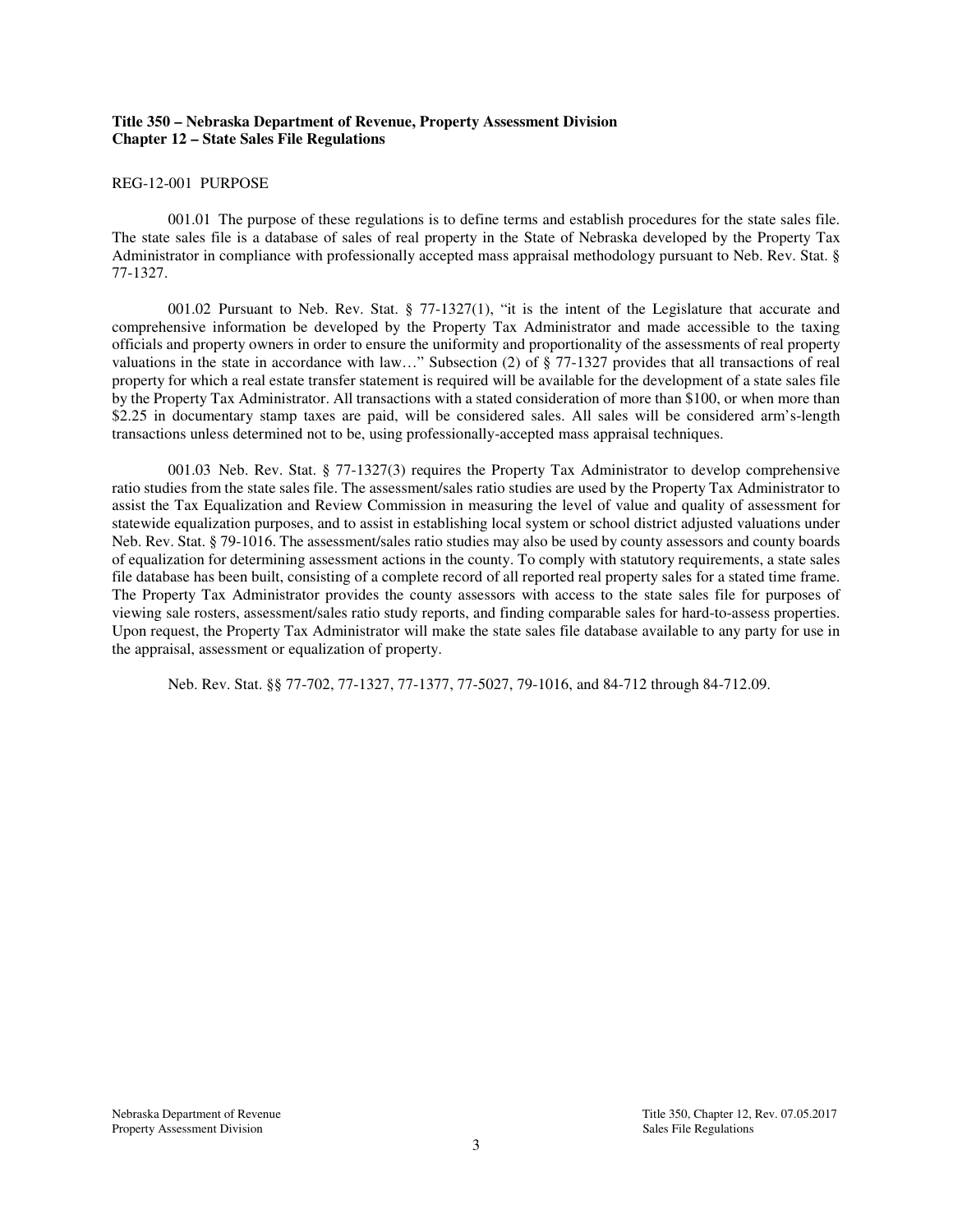#### REG-12-002 DEFINITIONS

002.01 Actual value means the market value of real property in the ordinary course of trade. It is the typical amount the property will sell for, either when on sale in the open market or in an arm's-length transaction between a willing seller and a willing buyer, both of whom are knowledgeable about the property and its current and possible uses. Actual value may be determined using professionally accepted mass appraisal methods, including, but not limited to the (1) sales comparison approach, (2) income approach, and (3) cost approach.

002.02 Agricultural or horticultural sale means a sale of real property with a property parcel type code of 5, as listed on the property record card. See, Title 350 Neb. Admin. Code, Chapter 10.

002.03 Arm's-length transaction means a sale between two or more parties, each seeking to maximize their positions from the transaction.

002.04 Assessment means listing the description of all real property, determining whether it is exempt, determining its taxable value, and placing it on the assessment roll pursuant to Neb. Rev. Stat. § 77-126.

002.05 Assessment/sales ratio means the ratio calculated by dividing the assessed value of the parcel of real property by the selling price of that parcel. Studies utilizing the assessment/sales ratio are collectively called assessment/sales ratio studies.

002.06 Class or subclass of real property means a collection of properties that share one or more common characteristics that affect value, and that are typically not found in other properties outside the class or subclass. The characteristics that will determine a class or subclass include, but are not limited to: improvement status; parcel type; zoning; location; city size; parcel size; geographic characteristics; or market characteristics that are appropriate for the valuation of a class or subclass of real property pursuant to Neb. Rev. Stat. § 77-103.01.

002.06A For agricultural or horticultural land, class or subclass includes, but is not limited to: irrigated cropland; dry cropland; grassland; wasteland; nurseries; feedlots; and orchards.

002.06B Geographic characteristics are the physical characteristics of the earth, land, region, or site that may have an effect on value.

002.06C Market characteristics are the social and economic factors in the market that affect the value of real property.

002.07 Commercial sale means a sale of real property with a property parcel type code of 2, 3, or 4, as listed on the property record card. See, Title 350 Neb. Admin. Code, Chapter 10.

002.08 Division means the Nebraska Department of Revenue, Property Assessment Division.

002.09 Full actual consideration means the price paid or to be paid for the real property sold, whether paid in money or by any other thing of value, including, but not limited to: liens or mortgages assumed, or to be assumed; satisfaction of debt; and other property transferred or to be transferred as part of the selling price. Full actual consideration will be a reasonable approximation of the current market value of the real property. If significantly less than a reasonable approximation of current market value, the consideration will be treated as nominal. The amount of consideration and whether there is full actual consideration is to be determined as of the date stated on the deed.

002.10 Level of value means the best estimate of the relationship of assessed value to actual value for a group of properties based upon an analysis of all information available to the Property Tax Administrator including, but not limited to, the assessment/sales ratio and the assessment practices study for each county for the various classes of real property.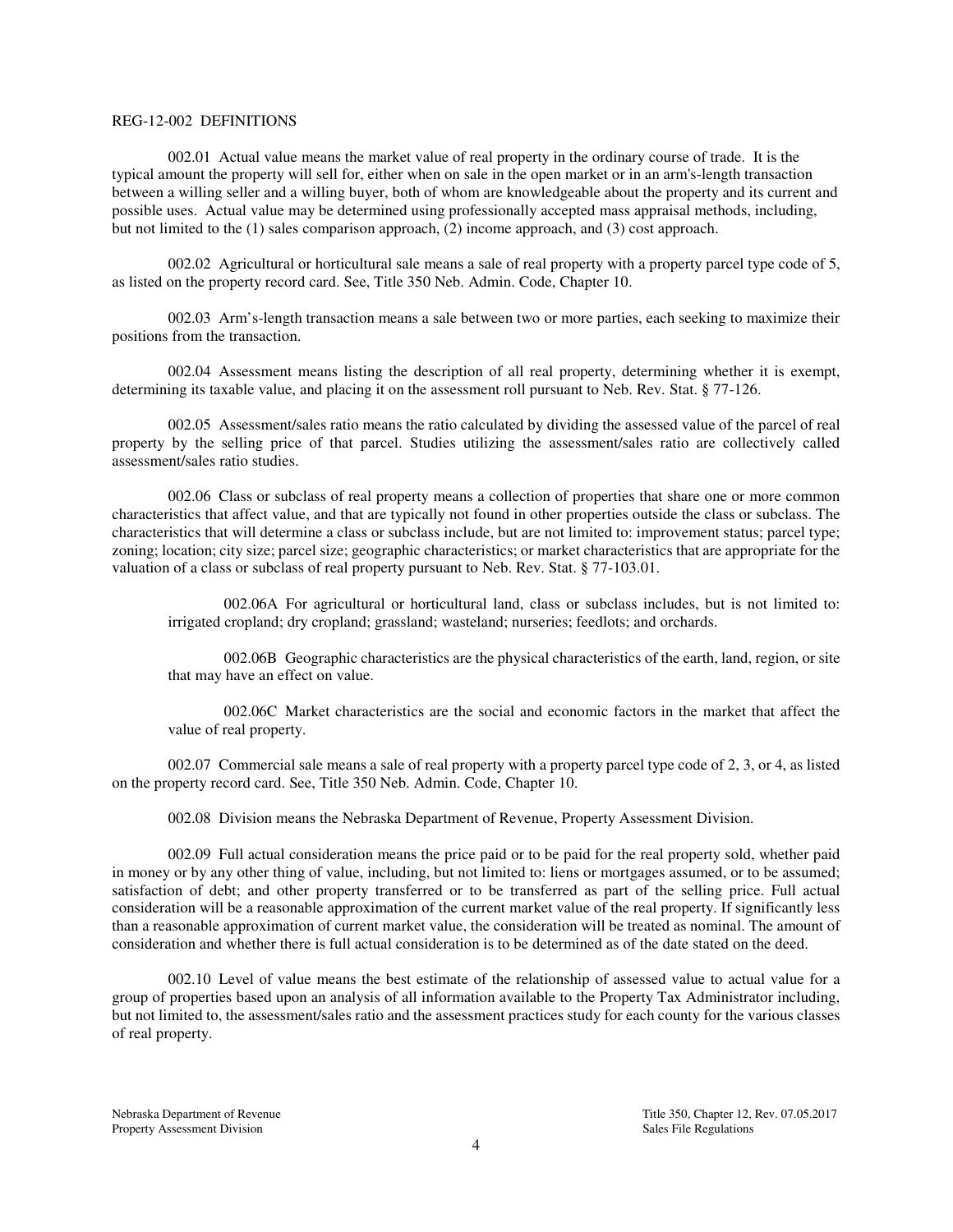002.11 Non-qualified sale means a sale which has been identified through the sales verification process as a non-arm's-length transaction, or sales where the assessed value is affected by substantial change to the property since the sale.

002.12 Professionally-accepted mass appraisal techniques include standards recognized in the appraisal industry contained in publications of the International Association of Assessing Officers (IAAO) and Standard 6 of the Uniform Standards of Professional Appraisal Practice (USPAP). The publications referred to are available to the public for viewing during normal business hours, and are maintained at the Property Assessment Division's office in Lincoln, Nebraska. Additionally, practices or techniques may be developed from sources outside of IAAO or USPAP if these practices or techniques can be demonstrated as reliable, can be tested, and are not in conflict with existing professionally-accepted mass appraisal techniques or applicable statutory or regulatory provisions.

002.13 Property Tax Administrator will be abbreviated to PTA throughout this regulation.

002.14 Qualified sale means a sale which is an arm's-length transaction included in the sales file as determined by the county assessor or verification process of the Property Assessment Division.

002.15 Residential sale means a sale of real property with a property parcel type code of 1, 6, or 7, as listed on the property record card. See, Title 350 Neb. Admin. Code, Chapter 10.

002.16 Sale means the transfer of property or an interest in property, in exchange for consideration of more than \$100, or upon which more than \$2.25 in documentary stamp taxes are paid. For the purposes of this definition, consideration means money or its equivalent.

002.17 Sales roster means a listing of all sales that are in the state sales file for a specific time period.

002.18 Sales verification means the process of collecting, confirming, screening and documenting any nonqualification or an adjustment made to a sale relying on professional verification standards. See, Assessment Process Regulations, Chapter 50.

002.19 Transfer means the conveyance of title or any interest in real property by a deed which requires filing a Real Estate Transfer Statement, Form 521 with the register of deeds.

002.20 Valuation means the act or process of estimating actual value of real property, pursuant to Title 350 Neb. Admin. Code, Chapter 50.

002.21 Valuation grouping means a grouping of parcels with similar characteristics that affect market value.

Neb. Rev. Stat. §§ 77-103.01, 77-112, 77-117, 77-126, 77-702, 77-705, 77-1327, and 79-1016.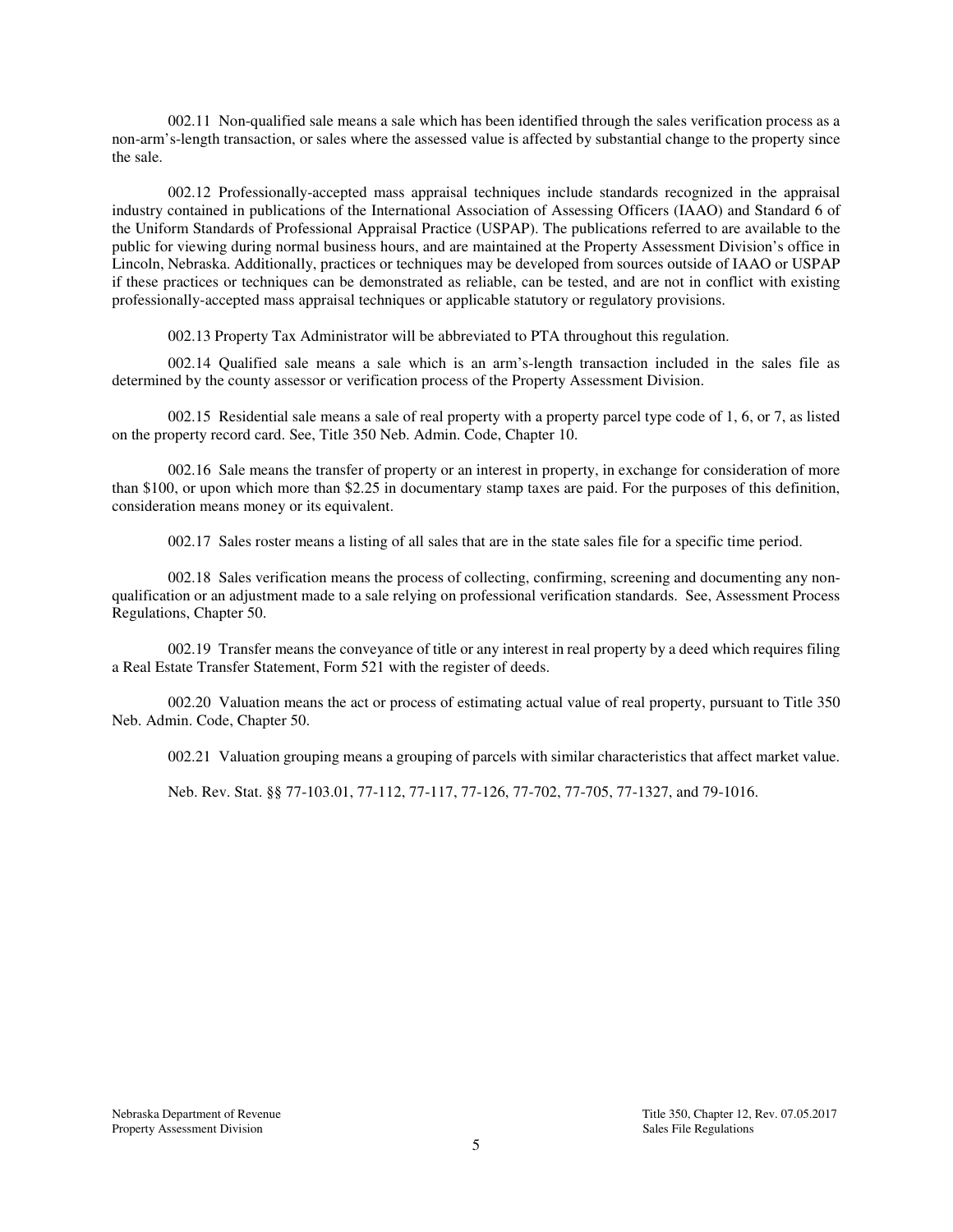#### REG-12-003 PROCEDURES

003.01 Whenever there is conveyance of title or any interest in real property by a deed that must be recorded with the register of deeds, a Real Estate Transfer Statement, Form 521 must be filed. The register of deeds will process the Form 521 according to the instructions of the PTA as set forth in Title 350, Neb. Admin. Code, Chapter 52 and will immediately forward the Form 521 to the county assessor.

003.02 Once the county assessor receives the Form 521 from the register of deeds, the property record file will be updated to reflect new ownership, transfer information, and changes to any other information contained within the property record file.

003.03 The county assessor will forward the completed Form 521 to the Division within 45 days after the deed was recorded.

003.04 The county assessor will electronically transfer the sale and property characteristic information to the Division by means of electronic data files or direct entry of information into the state sales file. The transfer must occur within 45 days following the date the deed was recorded with the register of deeds.

003.04A Any electronic transfer of data files containing sale and property characteristic information must follow the format prescribed by the Division.

003.04A(1) The formatting requirements include the order, structure, file type, and naming convention of every field and file name.

003.04A(2) Specific formatting requirements are available at the Division upon request.

003.04A(3) It is the responsibility of the county assessor to ensure that the specific data format is implemented by any Computer Assisted Mass Appraisal (CAMA) vendor that is used by the county.

003.04B Information about the sale of property must contain data from the Form 521 including the:

003.04B(1) County number alphabetically assigned;

003.04B(2) Date of sale recorded on the Form 521 unless information obtained suggests possessory interest passed on a different date;

003.04B(3) Date the deed was recorded;

003.04B(4) Grantor's and grantee's name, street address, city, state, zip code, and telephone number if available;

003.04B(5) Type of deed;

003.04B(6) Like-kind exchange purchase under section 1031 of the Internal Revenue Code;

003.04B(7) Address of property;

003.04B(8) Legal description of property;

003.04B(9) Total purchase price including any liabilities assumed;

003.04B(10) Non-real property amount included in purchase;

Property Assessment Division

Nebraska Department of Revenue Title 350, Chapter 12, Rev. 07.05.2017<br>Property Assessment Division Sales File Regulations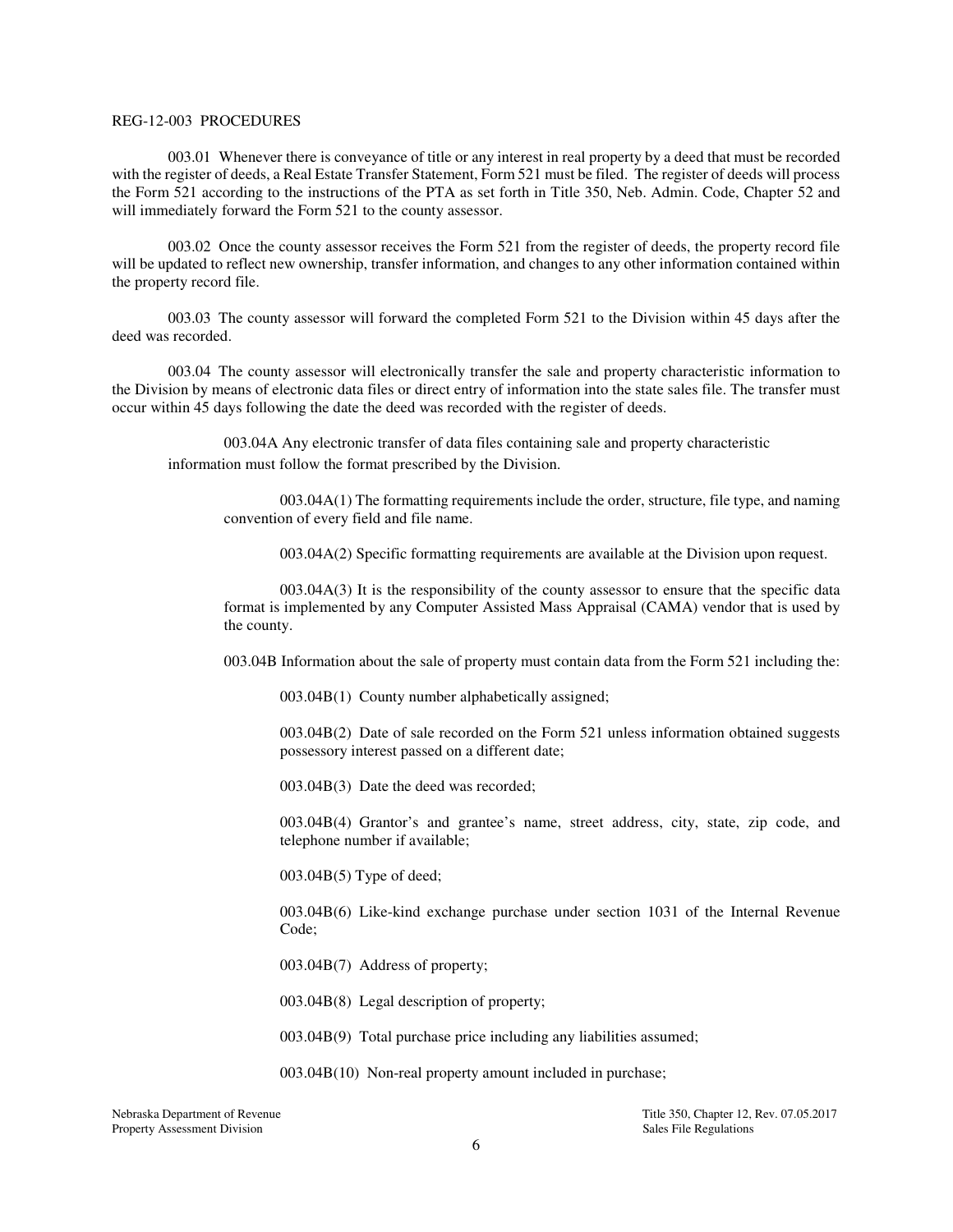003.04B(11) Adjusted purchase price for real estate;

003.04B(12) Documentary stamp tax amount or exemption code number, if exempt; and

003.04B(13) Recording data, including date, book, and page number.

003.04C Information about the property that sold and its characteristics must include the:

003.04C(1) Assessor location;

003.04C(2) Assessed value of land, improvements, and total assessed value on date of sale;

003.04C(3) County assessor comments;

003.04C(4) County assessor adjustment to sale price;

003.04C(5) Location identification, also referred to as parcel identification;

003.04C(6) Local system or school district code as prescribed by the Division;

003.04C(7) Parcel number(s), geocode, township, range, section, quarter, subdivision, area, and block;

003.04C(8) Property classification code, including property type, zoning, location, city, status, and parcel size;

003.04C(9) Sale usability code determination of the county assessor; and

003.04C(10) Date of last inspection recorded on the property record card.

003.04D Sales of agricultural or horticultural land must include the:

003.04D(1) Agricultural land capability grouping total acres;

003.04D(2) Assessed value and acres of non-agricultural land and improvements including but not limited to home site, farm site,

003.04D(3) Assessed value for dwellings and outbuildings;

003.04D(4) Other agricultural land acres such as shelterbelt, accretion, waste, roads, and other;

003.04D(5) Non-agricultural land other acres and value not included in any other category;

003.04D(6) Total agricultural land acres and value;

003.04D(7) Total non-agricultural land in acres and value;

003.04D(8) Total recreation in acres and value; and

003.04D(9) Total wetland in acres and value.

003.04E Sales of residential parcels must include the:

003.04E(1) Number of improvements;

Property Assessment Division

Nebraska Department of Revenue Title 350, Chapter 12, Rev. 07.05.2017<br>Property Assessment Division Sales File Regulations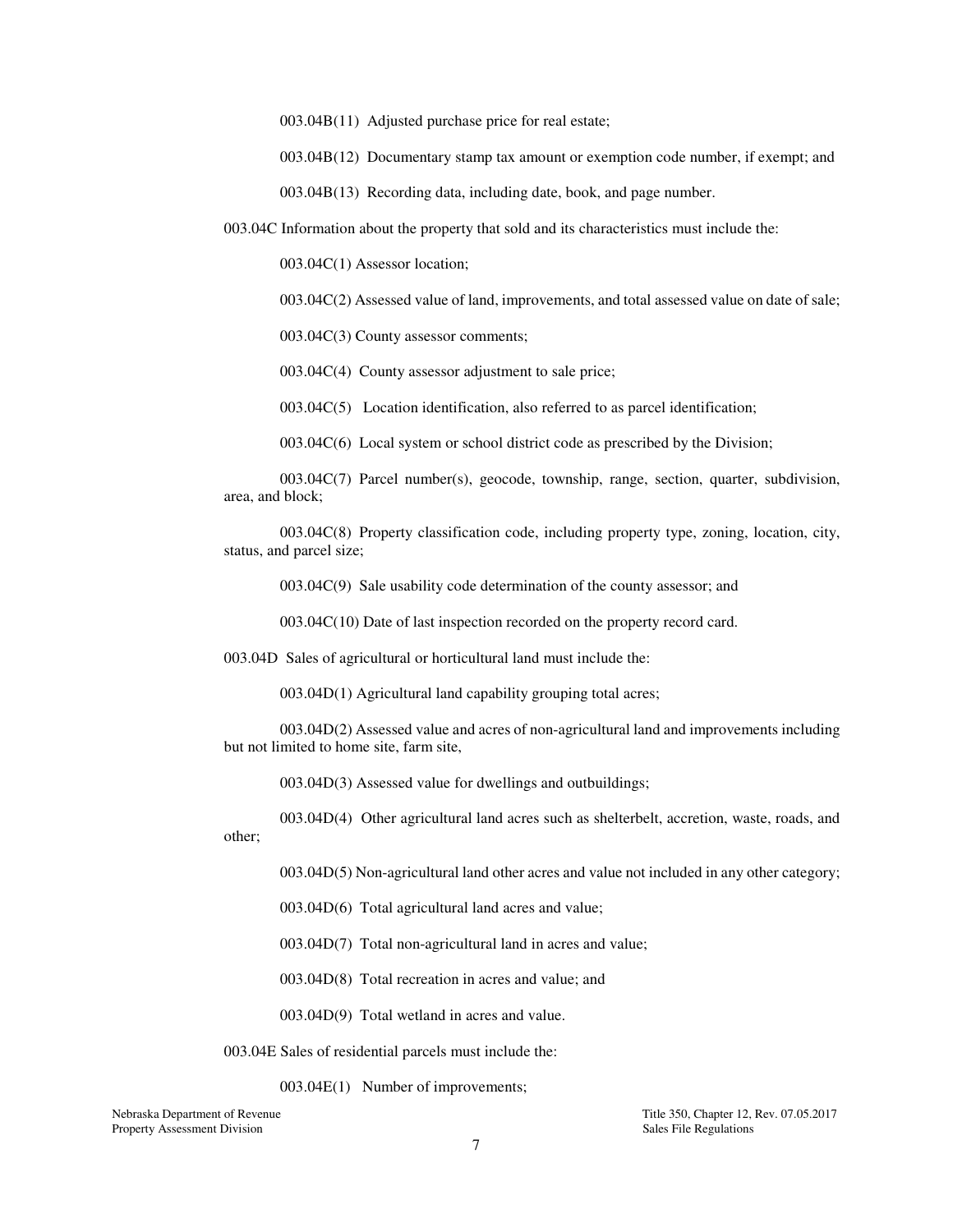003.04E(2) Quality of construction, and the condition of the property;

003.04E(3) Square footage of primary structure; and

003.04E(4) Year built, building cost new, and style of residence (single family, townhouse, or duplex).

003.04F Sales of commercial parcels must include the:

003.04F(1) Square footage of primary structure, condition of property, construction class type, date of construction, building cost new, and cost rank of construction quality;

003.04F(2) Occupancy code(s); and

003.04F(3) Number of improvements.

003.04G When the need arises to update or change the data that is collected for the sales file the PTA may issue a Directive.

003.05 Upon electronic receipt of the sale and property characteristic data, the Division will import the data into the state sales file. The Division will ensure complete filings by periodically comparing the Forms 521 received from the county to those included in the state sales file.

003.06 The county assessor will maintain current characteristic information on all sales in the state sales file and update any changes as they are discovered.

003.07 The Division may include additional codes or narrative comments to individual sales to aid in identification or analysis, such as valuation grouping codes, or comments to identify unique properties.

003.08 The county assessor may request a deviation from specific requirement of the electronic submission of sales information. The request must be in writing to the PTA, state the reasons for the deviation and be filed before a submission is sent. The PTA will grant or deny the request for deviation in writing stating the reasons for the action.

Neb. Rev. Stat. §§ 77-702, 77-1327, 77-1371, 77-1377, 77-5027, and 79-1016.